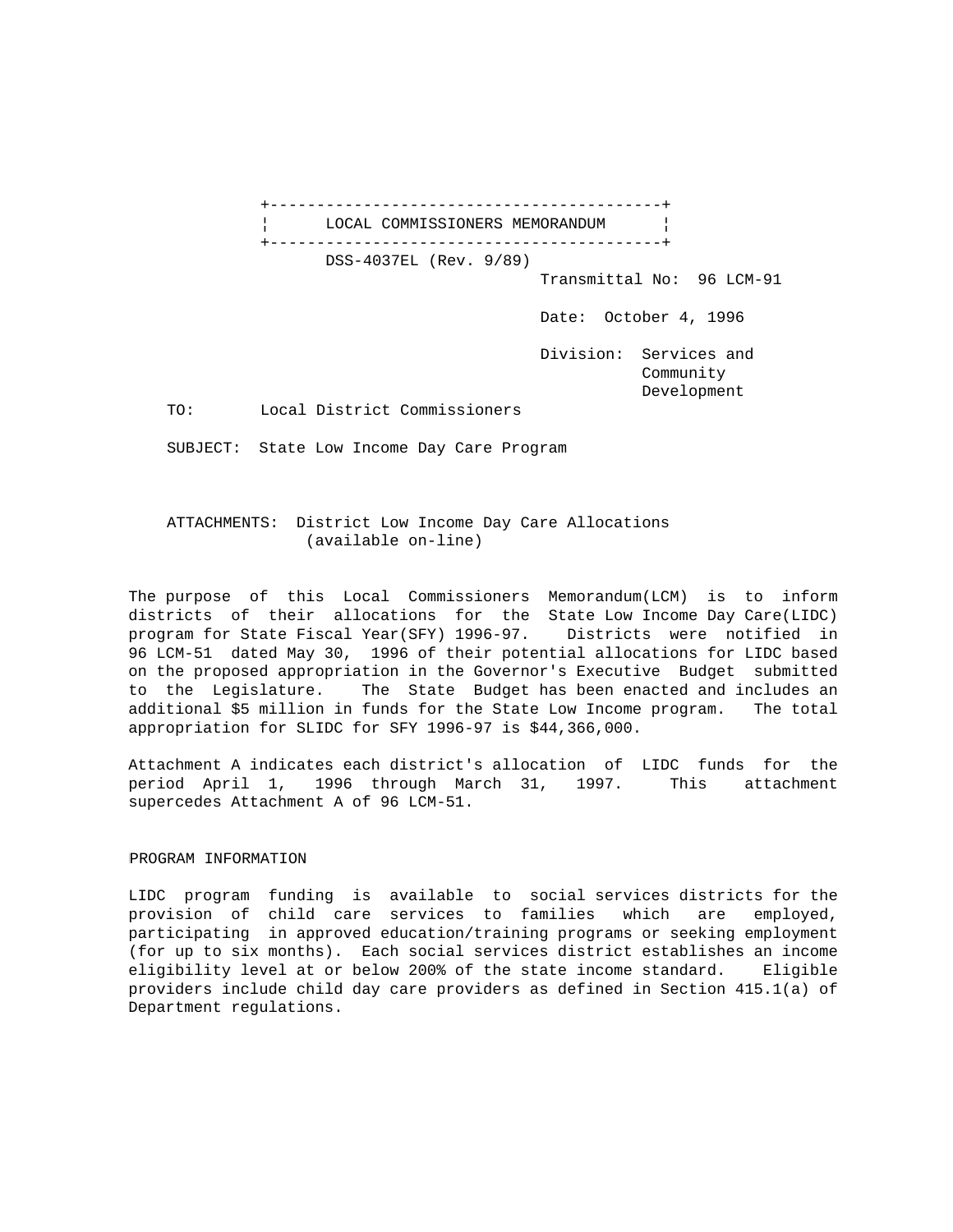Date October 4, 1996

Trans. No. 96 LCM-91 Page No. 2

## CLAIMING INSTRUCTIONS

Instructions for claiming program costs are contained in the Department's Fiscal Reference Manual (Vol II, Chapter 3) for Schedule H (DSS-4283) Non-Title XX Services for Recipients. Total expenditures should be reported on line 2 (Day Care Services for Children) column 4 (Low Income Day Care). Enter on line 22, column 4 (Fees for Low-Income Day Care) total fees collected from families. Effective with the October 1996 claim , the expenditures should be claimed on line 2 (Day Care Service for Children column 6 (Low Income Day Care). Also effective with the October 1996 claim, fees should be reported on line 16 column 6 (Fees for Low Income Day Care). For LIDC program and administrative costs, there is no requirement for a match of the expenditures with local funds. Normal claiming instructions should be followed which will result in 100% of the expenditures being identified as State share.

Instructions for claiming administrative costs are contained in Manual Bulletin 143b, Local Cost Allocation Manual, Chapter 9. The administrative expenditures for LIDC are claimed on the Schedule D-2, Allocation for Claiming of General Services Expenditures (DSS-2347B), on line 6, "Low Income Day Care" in Sections I and II. 100% State reimbursement will be determined from the Schedule D-2.

Claims for the LIDC program for SFY 1996-97 must be submitted by May 31, 1997. No rollover of unexpended funds is allowed.

For social services districts which participate in LIDC and not the Child Care and Development Block Grant Program(CCDBG) subsidy program, reimbursement for administrative costs is limited to ten (10) percent of the social services district's allocation for the LIDC program. For social services districts which participate in both the LIDC and the CCDBG programs, reimbursement for administrative costs is limited to ten (10) percent of the social services district's combined allocations for the LIDC program and the CCDBG subsidy program. A minimum of \$25,000 and a maximum of \$400,000 or the amount the district was eligible to receive for these purposes during SFY 95-96, whichever is less, is available for reimbursement of administrative costs.

Expenditures for administrative costs, with the exception of countywide A-87 costs, will be reimbursed from the social services district's LIDC allocation, not the CCDBG allocation. Note that the countywide A-87 costs allocated to the LIDC program will be 100% local share since there is no State reimbursement for these costs. Districts that incur excess LIDC administrative expenditures will have their claims adjusted to the administrative cost ceiling by the Department.

Social services districts which participate in ARLICC should note that their LIDC allocation is used as the State match for federal ARLICC funds.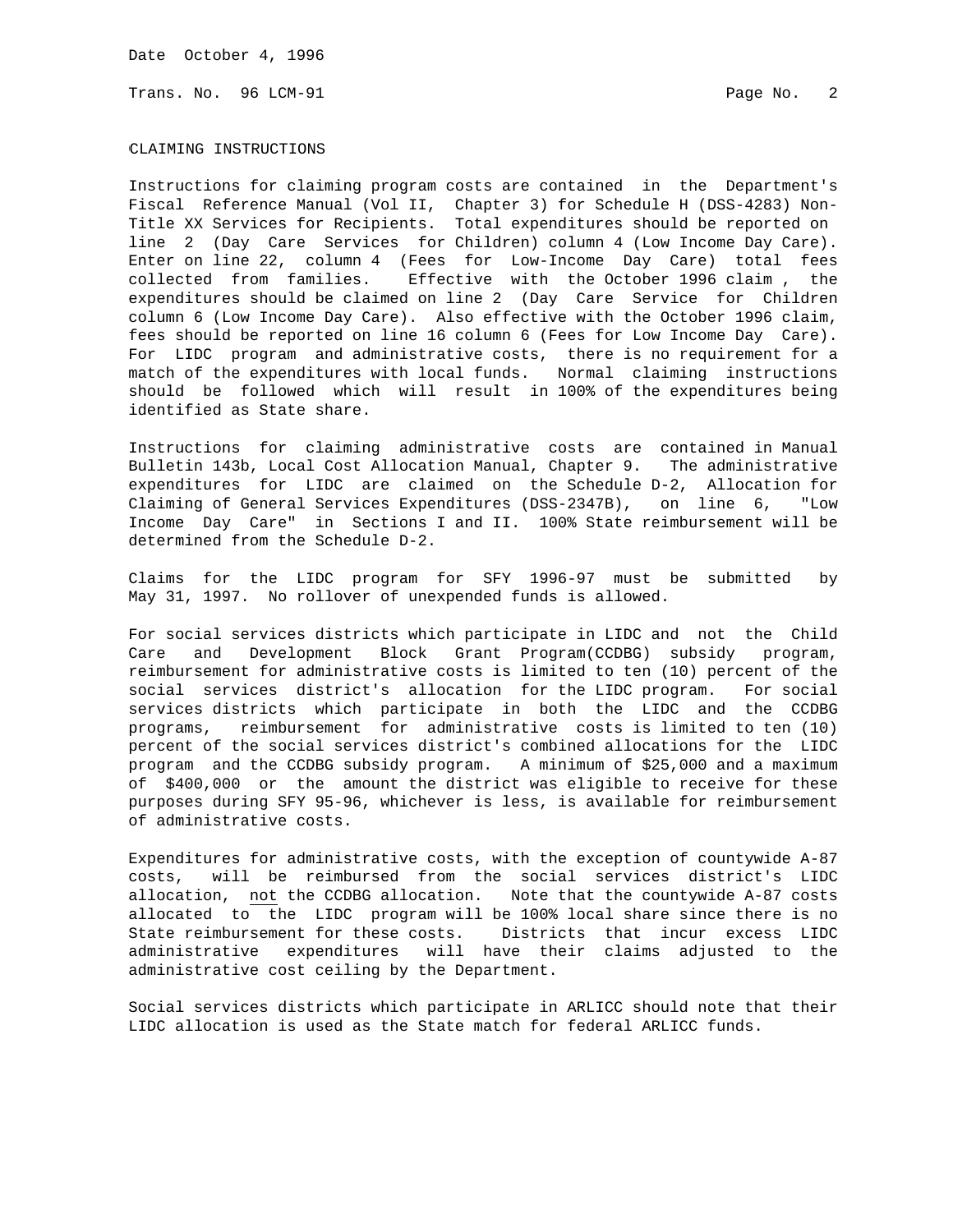Date October 4, 1996

Trans. No. 96 LCM-91 **Page No. 3** Page No. 3

CONTACT PERSON

If you have any questions regarding information contained in this LCM, please contact Eileen Mahoney of the Bureau of Early Childhood Services at 1-800-343-8859, extension 474-9324 or direct dial (518) 474-9324. Ms. Mahoney also may be contacted on-line, User ID # SVC109.

If you have any fiscal questions, please contact the Bureau of Local Financial Operations:

> Regions 1-4 - Roland Levie at 1-800-343-8859, extension 4-7549 or dial direct (518) 474-7549; User ID FMS001.

Region 5 - Marvin Gold at (212) 383-1733; User ID 0FM270.

If you have any WMS System questions, please contact Gerald Seeley of the Bureau of Services Information Systems at 1-800-342-3727 or dial direct (518) 432-2932; User ID 0FL130.

We congratulate district efforts that enable low income parents with children to succeed. We look forward to maintaining the availability of quality and affordable day care to New York's children.

 $\frac{1}{\sqrt{2}}$  , and the set of the set of the set of the set of the set of the set of the set of the set of the set of the set of the set of the set of the set of the set of the set of the set of the set of the set of the

 Rose M. Pandozy Deputy Commissioner